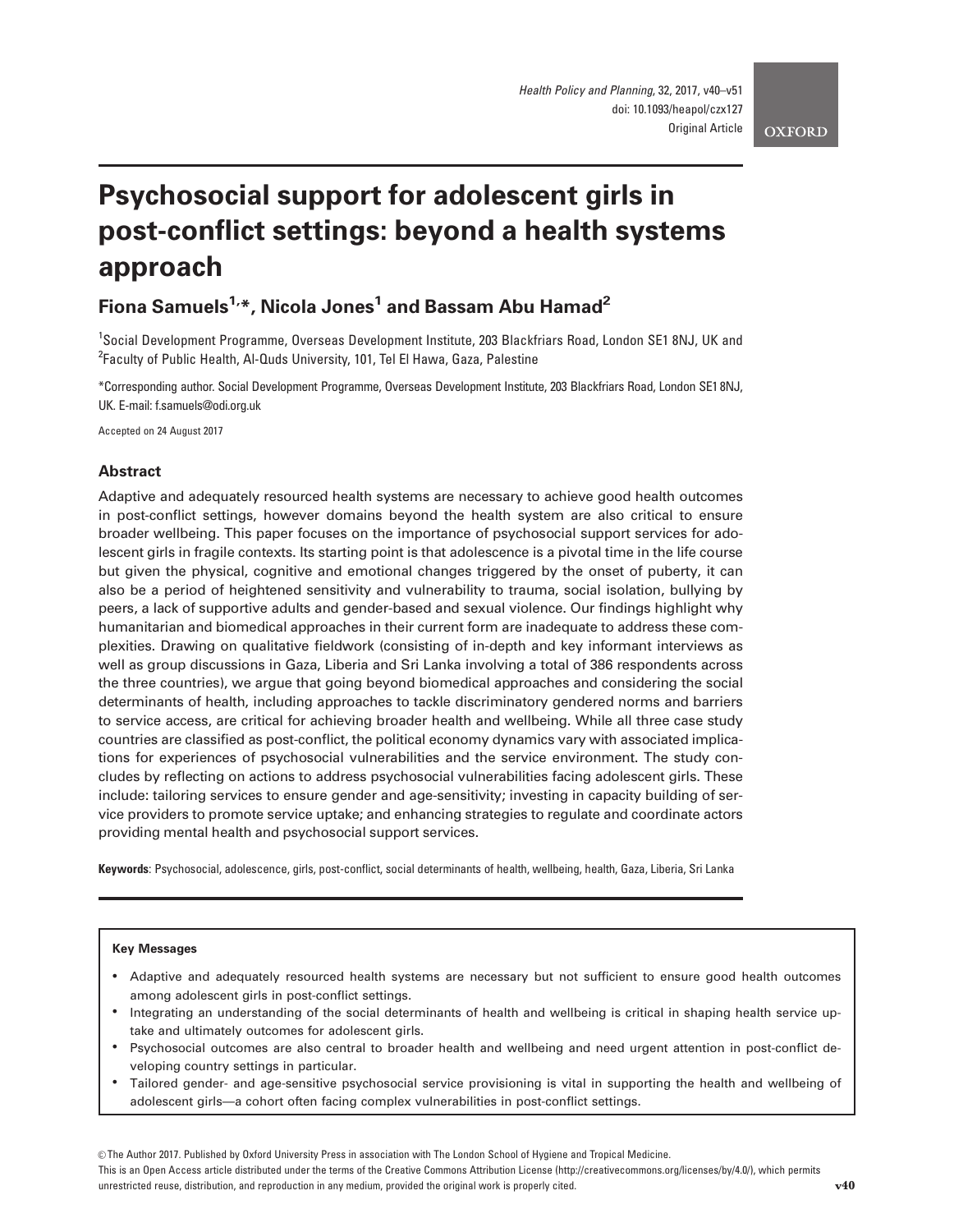#### Introduction

Adaptive and adequately resourced health systems are necessary to ensure good health outcomes in fragile and post-conflict settings. Nevertheless, it is increasingly recognised that domains beyond the health system also significantly impact on broader health and wellbeing. This paper focuses on the importance of psychosocial services for vulnerable populations and specifically adolescent girls in fragile contexts. Adolescence is a pivotal time in the life course when there is considerable opportunity for change. At the same time it is also a period when adolescent girls are especially vulnerable to a range of life-changing experiences including trauma, social isolation, bullying by peers, a lack of supportive adults, and sexual and other forms of violence. The aims of the study are to highlight why current humanitarian and biomedical approaches in the current form are inadequate to address these complexities. It also stresses how critical an understanding of the social determinants of health is to enable adequate and context appropriate responses.

This paper argues that it is important to go beyond biomedical approaches and instead investigate the complex social determinants of health critical for achieving broader health and wellbeing, especially amongst the most vulnerable. There is now more evidence that explores the links between gender and adolescence, mental health and development (e.g. [Priess et al. 2009;](#page-10-0) [Stavropoulou and Samuels](#page-10-0) [2015\)](#page-10-0). Yet in many developing countries, health system debates and research have tended to overlook mental health and psychosocial wellbeing generally (e.g. [Bragin 2014](#page-10-0)) and particularly the needs of adolescent girls in post-conflict or other fragile settings (for further details of relevant literature see [Stavropoulou and Samuels, 2015](#page-10-0)). To contribute to these debates, we draw on qualitative fieldwork from 2014 to 2015 in three countries recently affected by conflict— Gaza, Liberia and Sri Lanka—honing in on the psychosocial vulnerabilities of girls aged 10–19 and the extent to which these are addressed by the existing psychosocial service environment.

#### Situating our study within the wider literature

Drawing on a large and diverse body of literature, in this section we discuss the conceptual underpinnings of this study, making explicit linkages between the social determinants of health and the mental health and psychosocial wellbeing of adolescent girls. According to the World Health Organization (WHO) 'The social determinants of health (SDH) are the conditions in which people are born, grow, work, live, and age, and the wider set of forces and systems shaping the conditions of daily life. These forces and systems include economic policies and systems, development agendas, social norms, social policies and political systems'1 . The ways in which these conditions are experienced by those at risk of psychosocial ill-being are refracted through a number of individual level variables, including age and gender, and family and community level factors, including discriminatory gendered social norms (see e.g. [Harper et al. forthcoming\).](#page-10-0)

#### Why the focus on adolescents, particularly girls?

Although definitions vary, the United Nations defines adolescence as the second decade of life between 10 and 19 years [\(UNICEF](#page-10-0) [2011\)](#page-10-0). During this time, girls and boys undergo bodily changes (e.g. the start of menstruation, the development of breasts for girls and deepening voice and hair growth for boys) and begin the transition from childhood to adulthood, when they will assume roles such as parent, spouse, worker and citizen. During adolescence, the constraining role and influence of gendered social norms on girls' lives (in a range of domains, from education and marriage to mobility

outside the home) becomes more evident ([Jones et al. 2010;](#page-10-0) [UNICEF 2011\)](#page-10-0). It is also during this period that developmental changes occur and key skills are acquired, such as those that relate to: health, physical and neurological development; social behaviours and attitudes; and education and employment. For girls and young women in many settings, this life stage also heightens deprivation, danger and vulnerability, including an increased risk of sexual and domestic violence. This constrains girls' ability to develop agency and leads to other development deficits, often leading to negative consequences in their adult lives (see e.g. [Hallman et al. 2015](#page-10-0) and [Gage 2013\).](#page-10-0) Other context-specific factors, such as national laws and local cultural norms and practices also have a major impact on adolescent girls' lives, dictating not only how girls should think and behave but how others expect girls to behave.

In this study, the national context (of a fragile or post-conflict state) shapes how girls and their families recover from or continue to face violence, disruption, displacement and loss of livelihoods. These experience are often gendered, as social norms shape how families react to and cope with external shocks and stresses, often with negative outcomes for girls including marrying them off early and pulling them out of school (e.g. [Mazurana et al. 2013](#page-10-0)).

#### From mental health to psychosocial wellbeing

Mental health is now recognised as being crucial to overall health (e.g. [WHO 2001](#page-11-0)) and is defined as including '... subjective wellbeing, perceived self-efficacy, autonomy, competence, intergenerational dependence, and self-actualization of one's intellectual and emotional potential, among others' [\(WHO 2001,](#page-11-0) p. 5). Alongside the suffering it causes, mental ill-health can exacerbate household poverty, increase inequality, reduce social capital, and hinder economic growth ([WHO 2010\)](#page-11-0). Being exposed to situations common to postconflict contexts, such as violence, death and difficult living conditions (e.g. lack of food, epidemics, or being forced to flee one's home) is likely to negatively affect the psychosocial wellbeing of individuals and families (see e.g. [Betancourt et al. 2014;](#page-10-0) [De Jong, 2002](#page-10-0)).

Sexual violence (largely directed against women and girls), a known risk factor for mental ill-health, is also heightened in conflict contexts. Even after a conflict has ended, girls and women often continue to be subject to sexual and other violence. This often reflects a certain 'normalisation' of such violence as well as continuing availability of weapons, lack of punishment for perpetrators, and frustration among men who are no longer able to live up to the role expected of them by traditional norms (see e.g. [Baksh et al. 2005](#page-10-0) and [Domingo et al. 2013\)](#page-10-0).

#### Mental health and psychosocial risks in adolescence

Mental ill-health and psychosocial problems typically start during adolescence; unless young girls or boys receive appropriate treatment, the results of these psychosocial problems will continue to affect them as adults [\(WHO 2007](#page-11-0)). One study noted that between 10% and 20% of children and young people have been reported as experiencing diagnosable mental illnesses [\(Kieling et al. 2011\)](#page-10-0). This is leading to rising suicide rates, with young people now the highest-risk group for suicide in around 30% of all countries ([WHO 2007,](#page-11-0) [2016\)](#page-11-0); in China, India and the South East Asia region, suicide is the leading cause of death among those aged 15–19 ([Patel et al. 2007;](#page-10-0) [WHO 2014\)](#page-11-0).

Other negative consequences of mental ill-health and psychosocial problems for young people include poorer school attainment, resorting to substance abuse, greater likelihood of experiencing violence, and increased likelihood of facing reproductive and sexual healthrelated challenges ([Patel et al. 2007](#page-10-0); [Kieling et al. 2011](#page-10-0)). Despite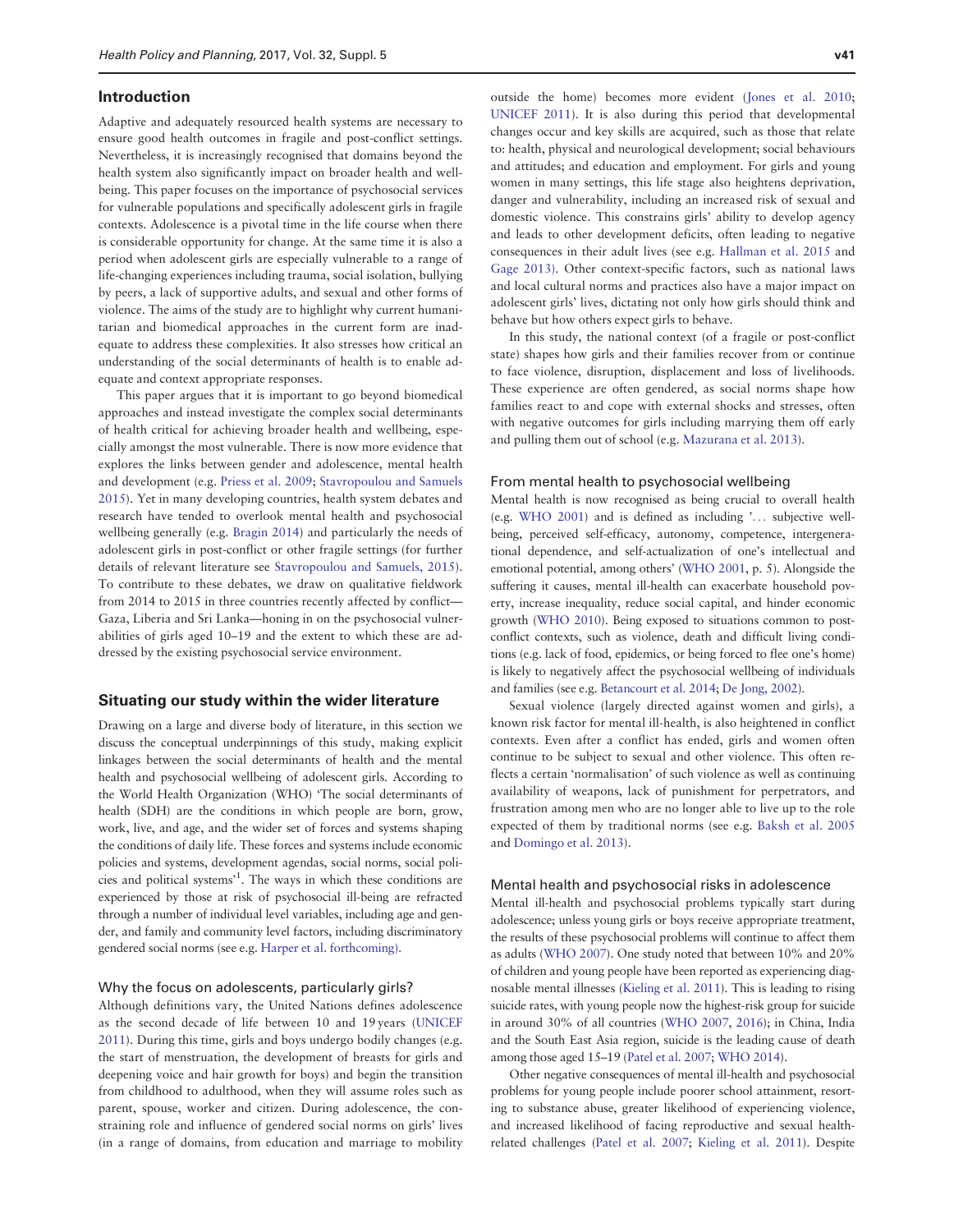<span id="page-2-0"></span>widespread and increasing awareness of the mental health challenges facing adolescents, their needs in this area are largely unmet, and particularly in developing countries. Reasons for this relative neglect include lack of effective policies targeting adolescents, limited funding and human resources (particularly qualified healthcare professionals), limited training and experience of lower-level health staff, and the ongoing stigma linked to mental ill-health (ibid.).

Adolescence is recognised as a troubling time in a person's development, but it brings particular challenges for children and young people in conflict/post-conflict situations. They may experience traumatic events such as the death of (or separation from) their parents; they may be subject to sexual and/or physical violence; they may be abused, abducted, or forced to become involved with fighting forces; and they may miss out on their schooling and on other social and economic opportunities [\(Boyden and de Berry 2004](#page-10-0)). All these experiences can bring on serious mental ill-health and emotional trauma, and can have negative and long-term impacts on how adolescents see themselves, interact with each other as well as on their aspirations for the future. These experiences are often gendered—in a study of Sierra Leone's child soldiers [Betancourt et al. \(2011\)](#page-10-0), for instance, found

that girls demonstrated significantly higher scores of depression and anxiety than boys (80% vs 52% and 72% vs 55%, respectively), partly explained by the fact that girls experienced many more cases of rape and sexual abuse than boys (44% vs 5%).

# Towards a norms-sensitive conceptual framework for understanding psychosocial wellbeing

Humanitarian actors increasingly recognise the impact of conflict and disaster on people's psychosocial wellbeing and in recent years have incorporated mental health and psychosocial support (MHPSS) into their response ([Bragin 2014;](#page-10-0) [Ward and Marsh 2006](#page-11-0); [Wessells](#page-11-0) [2008\)](#page-11-0). The 2004 Indian Ocean tsunami was arguably a turning point, as it required a systematic response to people's mental health as well as physical survival needs, with a focus on building individual and community resilience ([UNHCR 2013;](#page-10-0) [Stavropoulou and](#page-10-0) [Samuels 2015\)](#page-10-0).

This has also given rise to new conceptual frameworks that focus on different resource domains that are affected in situations of conflict. These include: human capacity (individuals' mental and physical



Figure 1. Pathways towards adolescent girls' psychosocial and broader wellbeing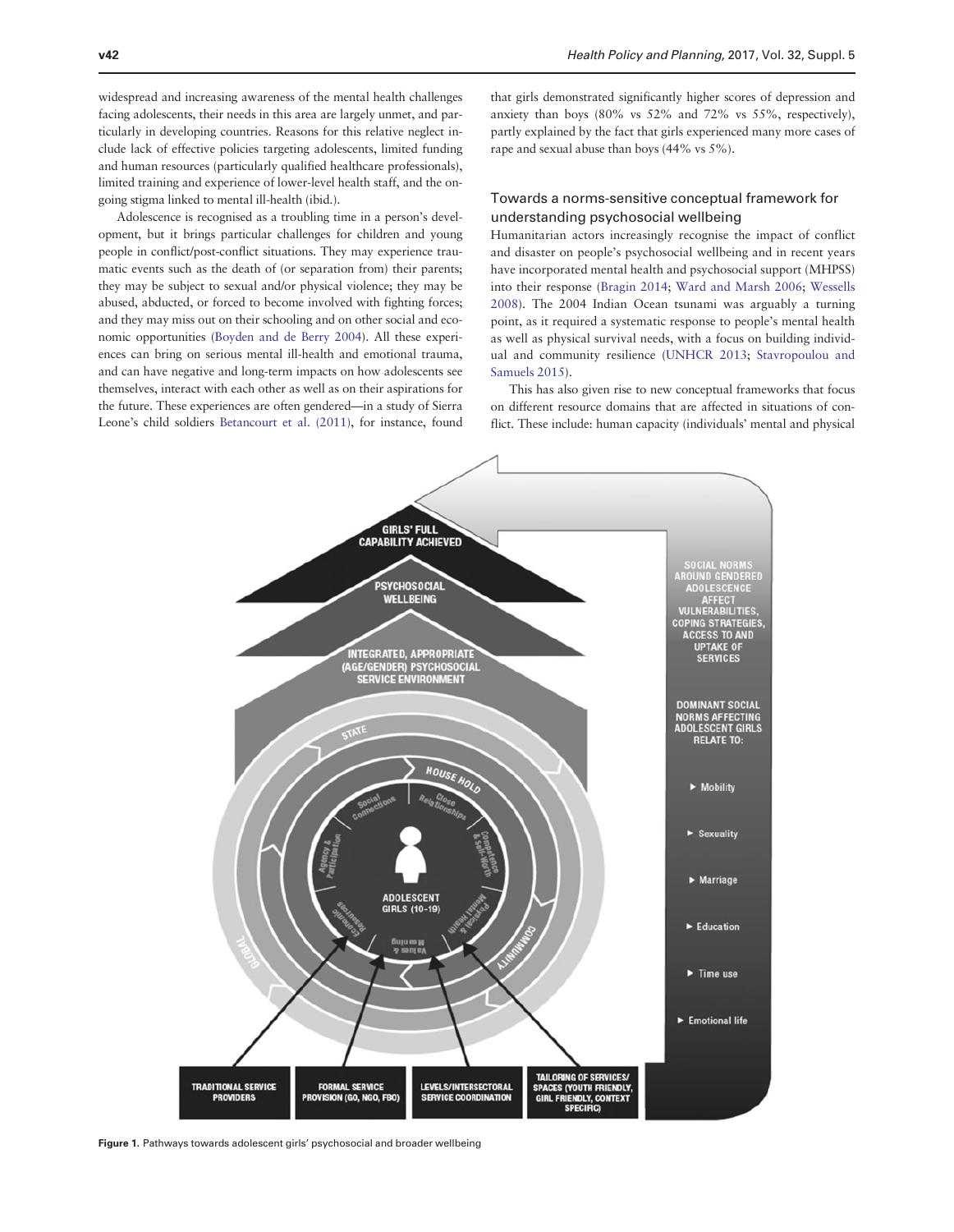<span id="page-3-0"></span>health, skills and knowledge); social ecology (the relationships that allow people to exist as a community, sometimes called social capital); material and physical environments; and local values and culture ([Strang and Ager 2003](#page-10-0); [Galappatti 2003;](#page-10-0) [White 2009\)](#page-11-0). Building on these psychosocial wellbeing frameworks, we apply a social norms lens, positing that social norms affect all domains of adolescents' lives, not just education and marriage but also access to resources (economic, material and human), their health and wellbeing, and their ability to participate in community life (agency and voice) ([Samuels](#page-10-0) [et al. 2015](#page-10-0)). Applying a social norms lens helps us to understand and put in context the different paths to wellbeing that are available to adolescents, as well as the challenges faced by girls (and boys), and what works to address or overcome these challenges and barriers.

As seen in [Figure 1,](#page-2-0) this approach puts adolescent girls centre stage, with key areas of wellbeing around them. Girls are situated within their families/households, their wider community and the (fragile) state, characterised by ongoing or recent conflict or other crises related to health, food security or natural disasters. These different areas of girls' lives are in turn influenced by changes in the global context, which include greater learning around adolescents' needs and the rise of MHPSS programming.

The availability of local services also affects girls' psychosocial wellbeing, with tailored services being especially critical to support their evolving needs (e.g. around menstruation, information on family planning, etc.). Such service provisioning needs to be informed by an understanding of the social determinants of health (e.g. gender, ethnicity and fragility) and the importance of integrating a mix of formal, faith-based providers, and informal services. Prevailing gender norms (around education, marriage, sexuality and mobility) also determine girls' vulnerabilities, their access to and uptake of relevant

services, and their ability to develop their full capabilities. Services must be carefully targeted and designed to meet girls' needs if they are to maximise girls' psychosocial wellbeing and allow them to develop to their full potential.

# Methods and case study contexts

The study design combined primary qualitative data collection with a secondary review of literature. This allowed us to situate our research within broader debates on adolescence, fragile states, and mental health and psychosocial services.2

The research involved the collection of primary qualitative data, in conjunction with national study partners, in Sri Lanka, Liberia and Gaza in 2014 and 2015. The full research proposal and instruments, which were developed jointly with the national partners, were submitted to and approved by the Overseas Development Institute's ethics committee. The study was also cleared by national research ethics boards in the study countries, i.e. in Liberia the Carter Centre has its own ethics board, in Gaza the study was reviewed by the Helsinki Framework ethics board, and in Sri Lanka the study partners made the necessary arrangements to conduct the study.

Phase one of the data collection aimed to map people's perceptions (adults and young people) of the different dimensions of wellbeing (especially those affecting girls) and the factors that affect their wellbeing. The next phase focused on the availability of services, particularly looking at whether MHPSS programmes were sensitive to adolescents' (and especially girls') needs and how services could be made more responsive to girls' needs.<sup>3</sup> Table 1 provides an overview of the study contexts and [Box 1](#page-5-0) provides an overview of the methodology.

| Topic                       | Gaza                                                                                                                                                                                                                                                                                                                                                                                                           | Liberia                                                                                                                                                                                                                                                                                                                                                                                                                                                                                                                                                                                                                                                                                             | Sri Lanka                                                                                                                                                                                                                                                                                                                                                                                                                                                                                                                                                                                                                                                                                                                 |
|-----------------------------|----------------------------------------------------------------------------------------------------------------------------------------------------------------------------------------------------------------------------------------------------------------------------------------------------------------------------------------------------------------------------------------------------------------|-----------------------------------------------------------------------------------------------------------------------------------------------------------------------------------------------------------------------------------------------------------------------------------------------------------------------------------------------------------------------------------------------------------------------------------------------------------------------------------------------------------------------------------------------------------------------------------------------------------------------------------------------------------------------------------------------------|---------------------------------------------------------------------------------------------------------------------------------------------------------------------------------------------------------------------------------------------------------------------------------------------------------------------------------------------------------------------------------------------------------------------------------------------------------------------------------------------------------------------------------------------------------------------------------------------------------------------------------------------------------------------------------------------------------------------------|
| Study sites                 | Shajaia neighbourhood Gaza City:<br>high level of violence by Israeli<br>forces leading to high numbers of<br>IDPs: out of a total population on<br>$120000$ , $25\%$ are refugees (NECC<br>2014). High rate of unemployment:<br>$>50\%$ of the residents receive social<br>assistance (Ibid.). Conservative com-<br>munity: median marriage age for<br>women is under 20 years old (Abu<br>Hamad et al. 2015) | New Kru town Montserrado county:<br>densely populated borough of cap-<br>ital city, Monrovia ( $\sim$ 70 000 peo-<br>ple) (Samuels et al. 2015). One of<br>the communities that suffered most<br>from Ebola virus and the civil war<br>(Montserrado acted as an entry<br>point for rebel armies entering<br>Monrovia) (Ibid.).<br>Tubmanburg Bomi county, is a city of<br>13 114 people in one of the poorest<br>counties in Liberia (Bockstael and<br>Vlassenroot 2011). During the civil<br>war Tubmanburg served as rebel<br>army LURD's headquarters. In total<br>Bomi country authorities reported<br>175 Ebola related deaths since the<br>Liberian outbreak started in 2014<br>(MoHSW 2015). | Diyagama village Polonnaruwa<br>District, North Central Province:<br>Majority of population (total of<br>7000) belongs Tamil ethnic group<br>(Robinson and Ross 2007). Until<br>2006 the area served as a Liberation<br>Tigers of Tamil Eelam stronghold<br>(Emmanuel et al. 2015).<br>Kadalkiraman Batticaloa District,<br>Eastern Province: highest level of<br>poverty in the country (poverty head<br>count index of 20.3%) and highest<br>poverty gap index (5.1 compared<br>with a national of 1.7) (UNDP<br>2012). Majority of the population<br>(total of 2464 are Tamil (Emmanuel<br>et al. 2015). Located in high-security<br>area with large military camps.<br>Good road: easy access to services<br>(Ibid.). |
| Population, including youth | Population: 1.71 million (1.2 are refu-<br>gees): nearly half the population is<br>under the age of 15 (PCBS 2012a).<br>Ethnicity: 99% are Palestinian<br>Arabs, 1% other (Ibid.). Religion:<br>Predominantly Muslim: 99.3%,<br>Christian 0.7% (Ibid.).                                                                                                                                                        | Population: 4.19 million with nearly<br>half under 15 and 20.4% between<br>10 and 17 years old (World Bank<br>2015a, 2015b). Ethnicity: 2.5%<br>Congo people (descendants of for-<br>mer slaves) and 95% indigenous<br>(Samuels et al. 2015). Religion:<br>40% Christian, 20% Muslims and<br>40% indigenous beliefs (Ibid.).                                                                                                                                                                                                                                                                                                                                                                        | Population: 20.3 million with 23.2%<br>of the population between 15 and<br>29 years (UNDP 2014). Ethnicity:<br>The majority is Sinhalese and<br>16.5% are Tamil (UNDP 2012).<br>Religion: majority are Buddhist and<br>9.3% Muslim (Ibid.).                                                                                                                                                                                                                                                                                                                                                                                                                                                                               |

| Table 1. Study sites and relevant country contexts |  |
|----------------------------------------------------|--|
|----------------------------------------------------|--|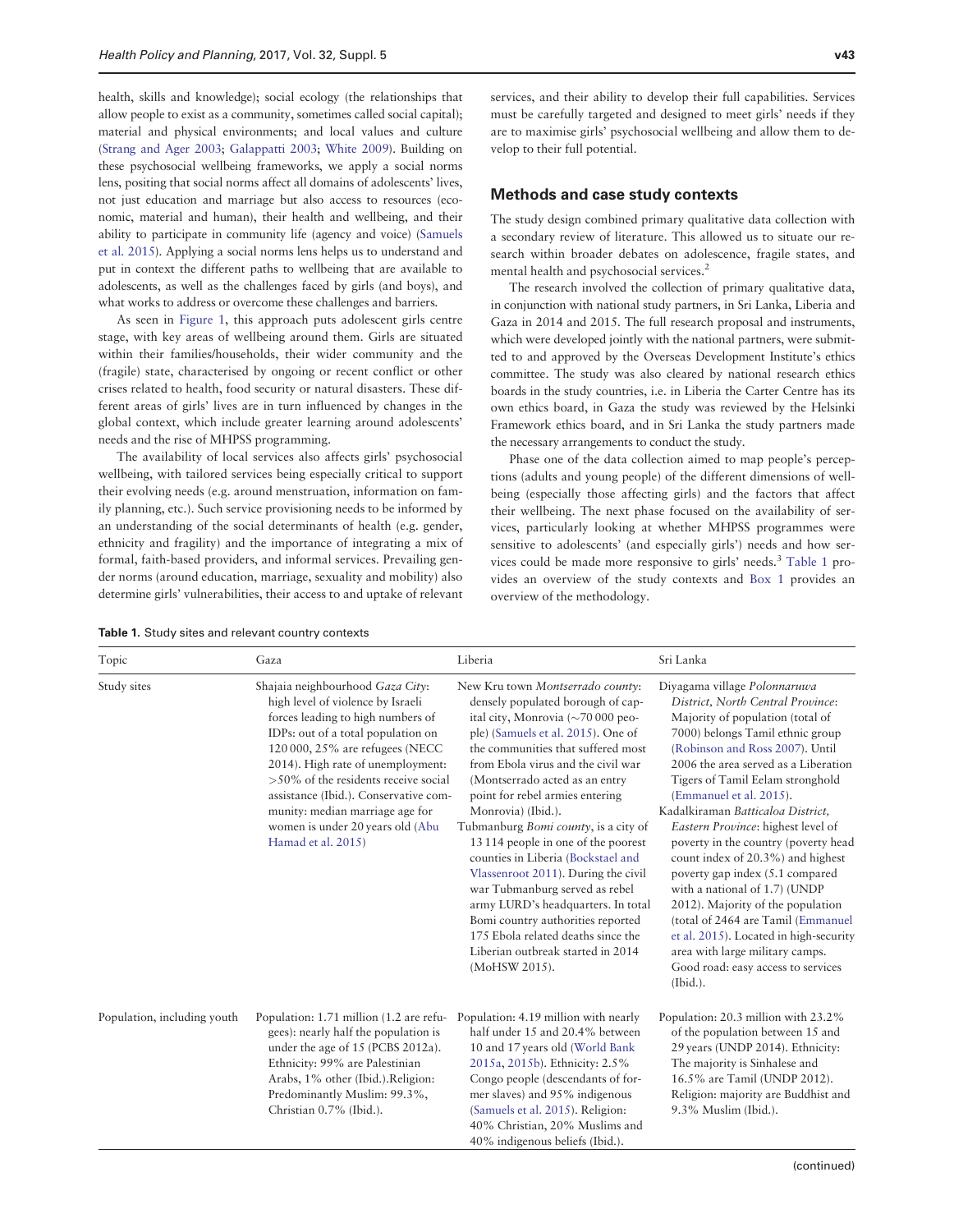# Table 1. (continued)

| Topic                                                       | Gaza                                                                                                                                                                                                                                                                                                                                                                                                                                                                                                                                                                                                                                                                                                                                    | Liberia                                                                                                                                                                                                                                                                                                                                                                                                                                                                                                                                                 | Sri Lanka                                                                                                                                                                                                                                                                                                                                                                                                                                                                                                                                                                                                                                                                                                                                                                                      |
|-------------------------------------------------------------|-----------------------------------------------------------------------------------------------------------------------------------------------------------------------------------------------------------------------------------------------------------------------------------------------------------------------------------------------------------------------------------------------------------------------------------------------------------------------------------------------------------------------------------------------------------------------------------------------------------------------------------------------------------------------------------------------------------------------------------------|---------------------------------------------------------------------------------------------------------------------------------------------------------------------------------------------------------------------------------------------------------------------------------------------------------------------------------------------------------------------------------------------------------------------------------------------------------------------------------------------------------------------------------------------------------|------------------------------------------------------------------------------------------------------------------------------------------------------------------------------------------------------------------------------------------------------------------------------------------------------------------------------------------------------------------------------------------------------------------------------------------------------------------------------------------------------------------------------------------------------------------------------------------------------------------------------------------------------------------------------------------------------------------------------------------------------------------------------------------------|
| Fragility context-economic<br>situation and conflict legacy | Fragility: Gaza is marked as a 'hostile<br>entity' by Israel-characterised by<br>blockades (since 2007 and ongoing)<br>and military operations (MoH<br>2014). Economy: Growth slowed<br>from 6% in 2012 to 2% in 2013 (in<br>Palestine) (World Bank 2015a,<br>2015b). Gaza has an HDI of 0.736<br>(UNDP 2015). Conflict legacy:<br>Conflict-related chronic stress has<br>negatively impacted the public<br>health of the population of Gaza<br>and has, amongst other things,<br>caused high levels of non-commu-<br>nicable diseases including mental<br>health and psychosocial challenges<br>(Abu Hamad et al. 2015).                                                                                                               | Fragility: Civil conflict (1989-2003)<br>due to ethnic tension causing<br>150.000 deaths and displaced<br>850.000 Liberians (UN 2015).<br>Ebola outbreak 2014-2015 (WHO<br>2015). Economy: Growth rate of<br>7.5% in 2014. HDI of 0.412 in<br>2013 (UNDP 2014).<br>Conflict legacy: 48% of the population<br>living in extreme poverty. High un-<br>employment, food insecurity (UN<br>Liberia 2013).                                                                                                                                                   | Fragility: Violent uprisings between<br>198 and -2009 caused by socioeco-<br>nomic and ethnic grievances by<br>Tamils. Country was hit by a tsu-<br>nami in 2004 killing 35 000 people<br>(Emmanuel et al. 2015).<br>Economy: Gained middle income sta-<br>tus in 2010 (Ibid.). HDI increased<br>by 28% between 1980 and 2012<br>(HDI in 2012: 0.715). Human de-<br>velopment indicators lagging in sev-<br>eral provinces and rural areas<br>(UNDP 2014).<br>Conflict legacy: Conflict caused loss of<br>thousand lives (likely as many as<br>330.000 deaths) injuries and disabil-<br>ity ( $\sim$ 40.000 surgical procedures<br>and 5.000 amputations during the<br>conflict), destruction and displace-<br>ment (290.000 Sri Lankans dis-<br>placed from the battle zone) (UN<br>$2011$ ). |
| Gendered effects of conflict<br>including VAWG              | Gendered vulnerabilities: Conflict lim- Gendered vulnerabilities: Higher rates<br>its women's already low mobility<br>and restricts their agency and ability<br>to build up social networks (Abu<br>Hamad et al. 2015). Many women<br>are displaced and live in temporary<br>mixed housing arrangements that<br>are not constructed gender-sensi-<br>tively (mixed living room areas and<br>lack of adequate toilet facilities)<br>(Ibid.).<br>Violence: High level of domestic vio-<br>lence: 51% of married women expe-<br>rienced violence at the hands of her<br>husband (PCBS 2012b). Girls in<br>temporary shelter arrangements are<br>extra vulnerable for gender based<br>violence and sexual abuse (Abu<br>Hamad et al. 2015). | of illiteracy for women (adult liter-<br>acy rates: 37% for girls and 63% for<br>boys (UNICEF 2007). With only<br>58.2% of all women participating in<br>the labour force, most are forced to<br>engage in vulnerable employment<br>(UNDP 2013).<br>Violence: During the civil conflict be-<br>tween 61% and 77% of all women<br>were raped. Normalisation of GBV<br>including FGM/C, early marriage<br>and polygamy, sexual and domestic<br>violence (UN 2013). Over 34% of<br>women reported domestic violence<br>by their partners (Greenberg 2009). | Gendered vulnerabilities: Conflict re-<br>stricted movement of women and<br>girls impacting negatively on their<br>education and livelihoods (IGC<br>2013). Conflict changed traditional<br>gender norms: in some cases girls<br>and women became combatants or<br>were responsible for household live-<br>lihoods, leading to a form of female<br>empowerment (Somasundaram<br>2003)<br>Violence: Within a context of conflict,<br>brutalisation and militarisation<br>opportunities for sexual violence<br>have been normalised for women<br>(Ibid.).                                                                                                                                                                                                                                        |
| Mental health policy and<br>services context                | Policy: National Health Strategy<br>(2012-2016), Public Health Policy<br>for Children (2012) Service pro-<br>viders: Ministry of Health estab-<br>lished 54 Primary Health Care<br>centres and 13 hospitals, but only<br>one psychiatric hospital. Other pro-<br>viders include: UNRWA who estab-<br>lished 22 centres that provide<br>mental health services for refugees;<br>NGOs that are providing mostly<br>costly secondary and tertiary ser-<br>vices in $> 50$ clinics; Private-for-<br>profit operators that are mainly<br>focussed on obstetrics and surgical<br>intervention (MoH 2014).                                                                                                                                     | Policy: National Mental Health Policy Policy: National Mental Health Policy<br>(2009), Basic Package of Health<br>Services (2010).<br>Service providers: Only one hospital<br>(private-with only one trained<br>psychiatrist) in Liberia providing<br>mental health services: Grant<br>Memorial Mental Hospital in<br>Monrovia. Primary health personnel<br>lack training. Other mental health<br>services are provided by NGOs or<br>FBOs. Health systems were further<br>damaged by the Ebola outbreak<br>(Samuels et al. 2015).                      | $(2005 - 2015)$ .<br>Service providers: Policy established by<br>the National Institute for Mental<br>Health: national strategy aims to re-<br>duce stigma and discrimination and<br>calls for mental health legislation<br>(Emmanuel et al. 2015).<br>Government provided mental health<br>training for primary health care doc-<br>tors (WHO 2013). GBV Desks at<br>hospitals intervene in rape and sex-<br>ual abuses cases and provide coun-<br>selling to survivors (Emmanuel et al.<br>2015). Child protection officers raise<br>awareness on the importance of<br>child protection and offer mental<br>health services for children<br>(Emmanuel et al. 2015).                                                                                                                          |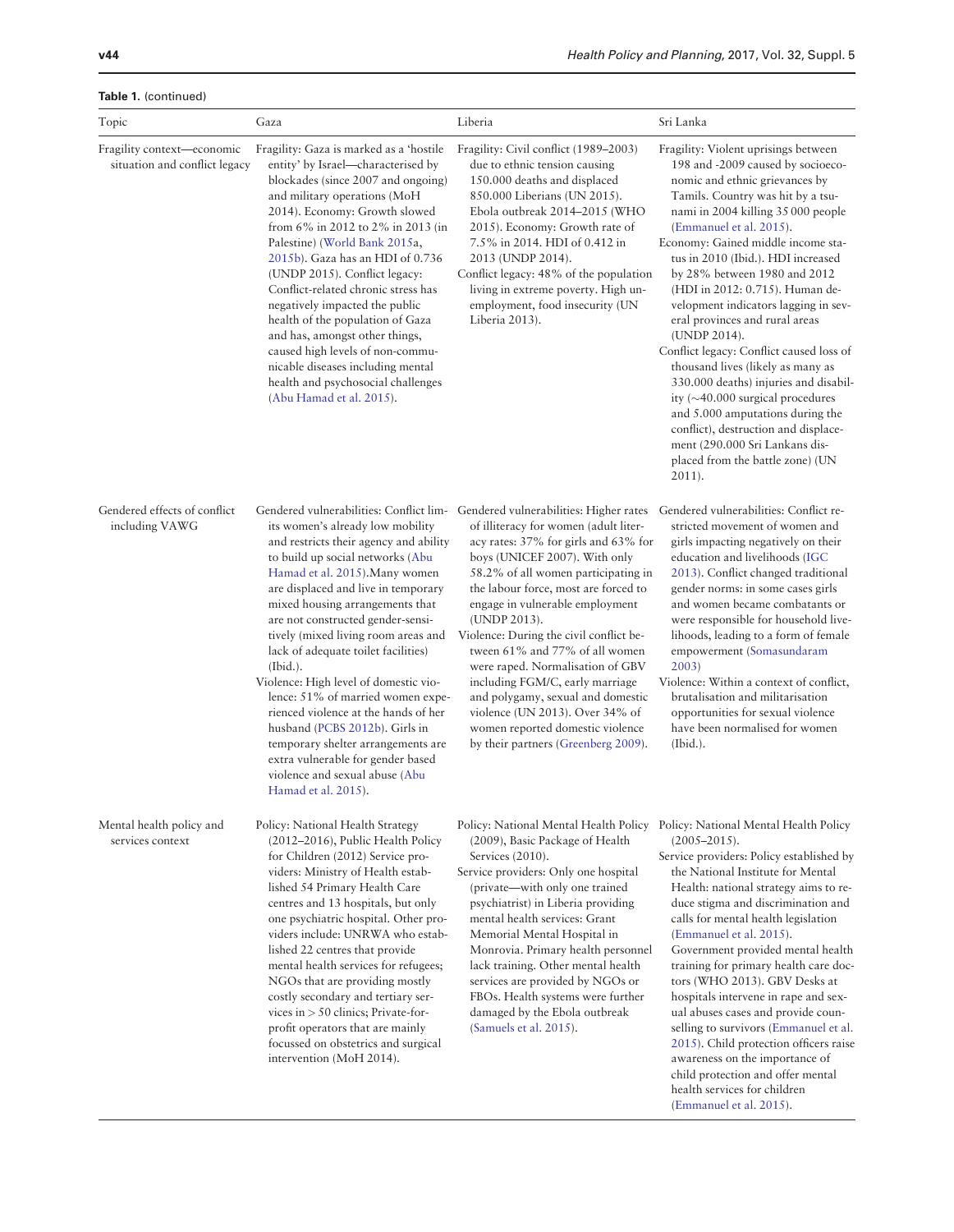#### <span id="page-5-0"></span>Box 1. Methodology

We used a range of qualitative tools including: in-depth interview (IDI) guides for adolescent girls, boys and parents; key informant interview (KII) guides for service providers and community leaders; focus group discussion (FGD) guides with parents of adolescents and service providers; and guides for carrying out intergenerational trios–where a grandmother/grandfather, mother/ father and daughter/son are interviewed individually to obtain information about stasis and change across the generations (for further information see:<http://www.odi.org/sites/odi.org.uk/files/odi-assets/publications-opinion-files/9826.pdf>). Drawing on our conceptual framework, these tools addressed sets of questions around different wellbeing domains and different levels of the social ecology. The aim was not to explore psychometric measures or properties but rather to understand the ways in which different dimensions of adolescent girls' wellbeing are shaped by household, community, national and global factors and contexts.

To encourage respondent participation, we also integrated visual techniques into FGDs, including community timelines and mapping exercises. These techniques helped us to gain insights into what services for adolescents exist in the focal communities, changes over time in service provision and their effects. In all countries, a mapping of mental health and psychosocial services was also carried out alongside a validated Health Facility Assessment tool to assess the appropriateness of the mental health and psychosocial services provided at facilities and to identify gaps in human resources, institutional infrastructure, and other resources.

A total of 386 respondents participated in the study across the three countries (see table below). The relatively large sample size was determined by a combination of resource parameters, the importance of triangulating findings across diverse informants as well as the principle of research saturation, i.e. reaching a point where no new insights were being garnered by additional interviews.

| Type of respondent                           | Gaza<br>(1 round of data<br>collection)                                                 | Liberia<br>(2 rounds of data)<br>collection)                                   | Sri Lanka<br>(2 rounds of data<br>collection) | <b>Totals</b> |
|----------------------------------------------|-----------------------------------------------------------------------------------------|--------------------------------------------------------------------------------|-----------------------------------------------|---------------|
| Adolescents                                  | 6 FGDs (44 participants)<br>in total-30 girls, 14<br>boys) 12 IDIs (8 girls, 4<br>boys) | 27 IDIs (18 girls, 9 boys)<br>9 FGDs (5 participants)<br>in each)              | 64 IDIs (22 girls, 38 boys)                   | 192           |
| Adults-parents/caregivers,<br>key informants | 27 IDIs/Klls                                                                            | 12 IDIs/KIIs 4 FGDS<br>(involving 14 mixed<br>sex adults/community<br>leaders) | 76 IDIs/KIIs                                  | 171           |
| Service providers                            | 1 FGD (6 participants)                                                                  | 7 IDIs/KIIs                                                                    | 2 FGDs (5 participants in<br>each)            | 23            |
| Total respondents                            | 89                                                                                      | 147                                                                            | 150                                           | 386           |
| Facility assessments                         | 5                                                                                       | 3                                                                              | 5                                             | 13            |

#### Type of respondent, by tool and country

In each country local researchers with expertise in mental health and psychosocial wellbeing worked alongside an international researcher. Following an initial 4 day training (which included role plays, discussions on how to deal with sensitive issues, piloting and revision of instruments), the teams spent  $\sim$ 2 weeks in the field gathering data. The identification and selection of respondents in all countries was guided by local contacts, key stakeholders (e.g. service providers) and NGOs working in the study sites. Following initial interviews, snowball sampling was also used. [Table 1](#page-3-0) provides details of the study sites in each country.

After obtaining informed consent from research participants, interviews were recorded, transcribed and translated by in-country research partners. A detailed thematic coding structure was developed jointly by the international and country teams and findings from the interviews were analysed following this set of codes and sub-codes. In terms of quality control, daily debriefing sessions were held to facilitate ongoing analysis and reflection, and a subset of the transcripts (both in local languages and translated) were also read by the in-country study leads to ensure quality and consistency. We also had an external peer reviewer who provided detailed feedback on design and analysis questions at each stage of the study. Finally, in-country consultative meetings were organised with key stakeholders, to share and further examine findings comparing these with existing evidence and tacit knowledge, allowing also for the emergence of alternative interpretations.

Limitations of the study included the absence of baseline data prior to conflict episodes and resulting challenges in teasing out conflict-specific drivers shaping the outcomes of the mental health and psychosocial services provided to adolescent girls.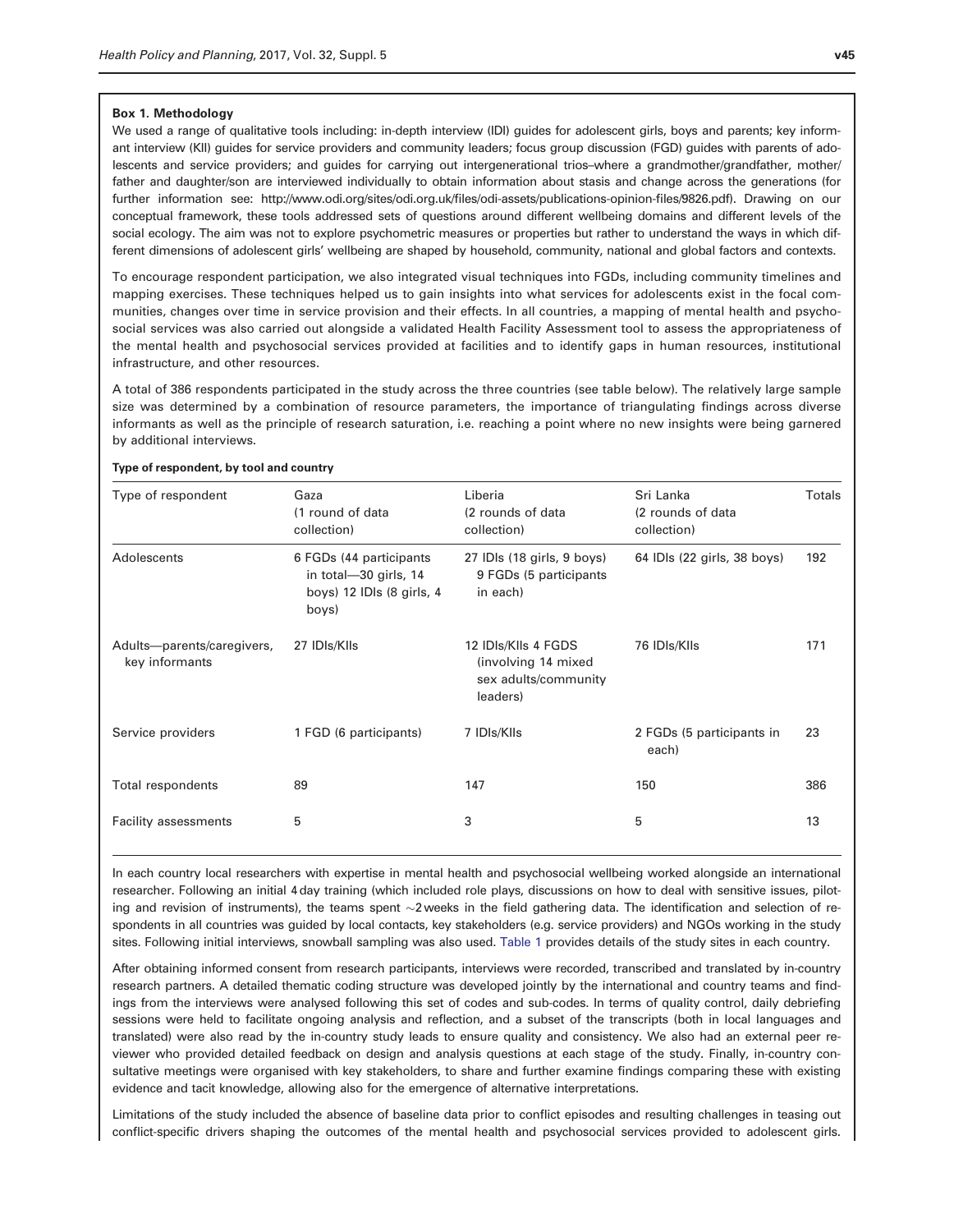Additionally, it was challenging to recruit mental health service users—as originally intended in the study—because of confidentiality requirements and their psychological status. As such, the study teams interviewed both adolescent service users and non-service users and was able to obtain sufficient insights from them, as well as from other respondent (especially parents and service providers), about their perceptions of their own and others' mental health and psychosocial status. Given that we emphasise the importance of context specificity, different research teams gave different emphasis to the study components as appropriate to their settings. For example, in Liberia there was a greater focus on mental health and psychosocial support for sexual violence survivors which is a major part of the post-conflict landscape, whereas in Sri Lanka the team placed greater emphasis on issues of stigma surrounding adolescent experiences and the deeply entrenched gendered social norms associated with pubertal development which permeate both service provider attitudes and uptake of services.

# **Results**

# Understanding adolescent psychosocial vulnerabilities in fragile contexts

In this section we explore how adolescents in our case study countries perceive the factors underpinning their psychosocial health and the risks to it, linking to a number of key domains mapped in [Figure 1](#page-2-0).

#### Economic resources

Most of the girls in our sample identified access to economic resources (including education and livelihood opportunities) as key to their psychosocial wellbeing. In Sri Lanka, study respondents noted that while adolescent girls and their parents strongly valued education, many girls still dropped out of school due to poverty, romantic relationships or early marriage ('Definitely, they won't come back to school when they elope', 14-year old girl, Diyagama). In Liberia, all our study respondents (girls and their parents/carers) noted that education was vital to young people's future, in spite of substantial challenges around supply (e.g. quality of schooling and educational infrastructure) and demand (e.g. financial constraints):

'. my mother used to advise me... not to go around with boys, that once I had a good education, no man would be able to bluff me' (FGD, adolescent girls, New Kru Town).

In all countries, respondents reported that limited access to economic assets and livelihood opportunities by their parents/carers also affected girls' wellbeing. In Liberia, in particular, girls spoke about this causing both themselves and their parents/carers high levels of stress. It also led them to engage in risky sexual behaviours,<sup>4</sup> as this quote highlights:

'We engage in sexual activities because at times, the things we wish to have our parents are not able to afford them; ... At times our parents coerce us to get involved in early sex...saying don't you see your friends going out there' (adolescent girl in FGD, New Kru Town).

#### Social connections and close relationships

Supportive and caring relationships with family and others played a pivotal role in the psychosocial wellbeing of adolescent girls in our sample. In Sri Lanka, most girls reported one or both parents as their closest relative, providing the most day-to-day support.

# 'I tell everything to amma (mother). I tell amma first and then after the others' (girl, 16, Kadalkiramam).

However, many girls also reported feeling disappointed or frustrated by their parents—for instance, citing 'a father's drunken behaviour' or 'being punished by a parent'. Some girls in our sample were living with an older relative (usually female) either because the family had split or one of her parents had died. While some girls described these

relationships as loving and positive, others were treated badly and even traumatised by the actions of these relatives. Girls in Sri Lanka reported that relationships beyond the family—with teachers, neighbours and peers, for example—were also important, especially for obtaining advice, sharing problems and having fun.

In Liberia, many girl respondents were not living with their biological families, which was a source of considerable pain and anxiety. Even so, they noted that relationships with family (whether immediate or extended), peers and neighbours were vital to their psychosocial wellbeing.

'we also learn from our friends; we learn from other people; how they behave; we learn the good things from our friends not the bad things' (girl, 17, Bomi).

In Gaza, the role of family support was also mixed. While some girl respondents sought advice and support from family members, others were more reluctant, afraid that their parents might not listen or may inadvertently make the problem worse:

'If I share the problem with my mother, the problem could become bigger because I know mom will inform my dad of it' (girl, 14, Gaza).

These problems were also observed by specialists working with adolescents, as the following quote shows:

'Adolescents feel that they are not adequately valued by the family and the community. Families don't understand the needs of adolescents. There are many communication gaps between adolescents and their families: adolescents don't understand parents' concerns and worries about them and also parents don't understand needs, aspirations and desires that adolescents have. It's a mutual misunderstanding' (social protection specialist, Gaza City).

# Competence and self-worth or self-esteem

Our findings were mixed regarding self-worth and self-esteem. Despite strong cultural and economic constraints, a significant number of girls in Liberia and Sri Lanka demonstrated a strong sense of self-esteem, describing ambitious plans for the future:

'I wish to study well and be a teacher, build a house and look after my parents' (girl, 14, Diyagama, Sri Lanka). 'I want to own house. I want my own money. I want to be working for myself' (girl, 14, Bomi, Liberia).

Study respondents—girls, their parents, and service providers –cited certain factors that were indicative of good self-esteem, including: having the love and support of parents and other relatives; having space to take part in events at school or in the community; and having hopes for a better future. Obstacles to positive self-esteem included: living in a remote area and lack of opportunities for young people to use their skills and talents; lack of places where girls are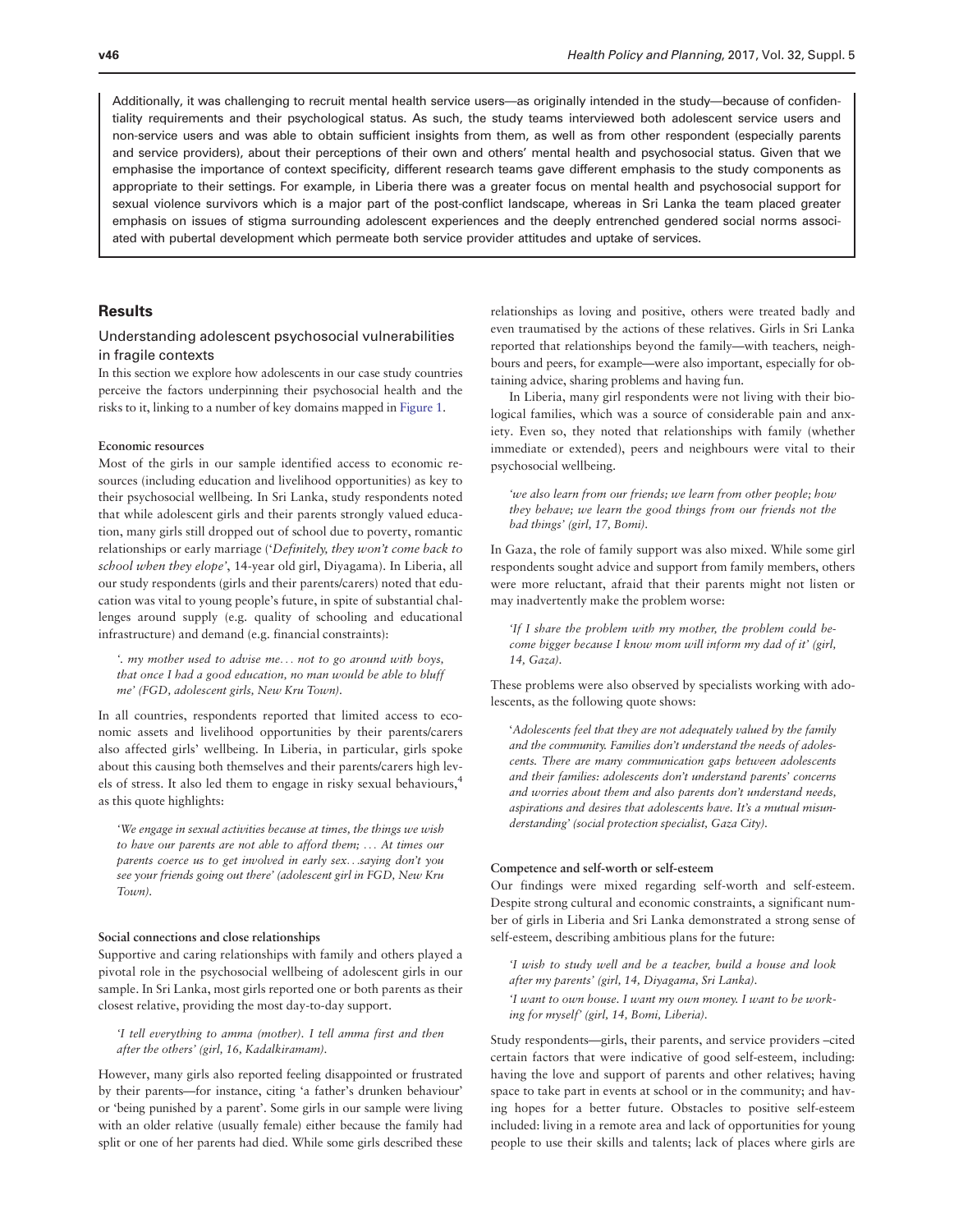allowed to meet and socialise; and negative attitudes towards adolescents and young people.

In Gaza, however, girls repeatedly complained that their family and community did not value them equally with boys, particularly when it came to sharing their views and thoughts. One girl aged 15 said: 'My grandfather, when we want to speak, says, "You shut up, what do you think you know? You keep yourself out of things that aren't your business."'

#### Physical and mental health

A theme common to all three countries (notably Liberia) was the sense of inadequate protection and security, which mapped closely onto the physical and mental health domain. In Liberia, difficult family life and abuse of girls (physical and sexual) were noted as major risks to girls' wellbeing. Nearly all girl respondents in that country reported that parents or guardians regularly beat them as a form of discipline. Moreover, interviews and focus groups revealed that close relatives or teachers often perpetrated the sexual violence girls were subject to. In Tubmanburg, Bomi, one 14-year-old girl explained:

'In school if a girl fails a particular subject and asks the teachers to help her, the teacher will want to sleep with her; she may accept to sleep with the teacher; then the teacher exploits the girl.'

Study respondents in Sri Lanka reported that adolescents' physical and mental wellbeing, and particularly girls' wellbeing, is closely linked to their protection and security. Influences on girls include the experiences of the adults in their lives who have lived through war and conflict. Often, these experiences continue to affect how those adults relate to their children even after the conflict has ended. In Gaza most respondents cited fear of sexual harassment as causing anxiety to girls and young women, especially those living in remote and/or border areas.

Other risks cited by respondents in all three countries included experiencing aggression or violence in the home, separation of parents and families, one or both parents migrating to find work, or a parent remarrying. All these circumstances can mean that young girls have to live with their extended family, which typically means taking on more domestic chores, loss of support for them to stay in school, and frequent exposure to harsh discipline and insults. In Gaza, for instance, girls faced the added vulnerability of being displaced from their homes, and reported distress at having to stay in mixed-sex shelters. (These were often schools or community centres temporarily repurposed to support displaced families whose homes were damaged by aerial bombing during the 2014 fighting.)

#### Coping responses

In all three countries, adolescent girls reported developing strategies to cope with psychosocial vulnerability. Individual-level coping strategies included drawing on 'inner strength' (girls in Sri Lanka); in Gaza, girls would read, draw, paint, write stories, use social media or simply daydream; while girls in all three countries mentioned turning to religion, embracing spirituality or consulting traditional healers.

'The temple is the most important place for me. I like the calm environment it has' (girl, 19, Diyagama, Sri Lanka).

'I go to church. God saves us from troubles and all the sin we commit. God guards me and protects me from many things (girl, 15, Bomi, Liberia).

Across all three countries, girls cited support from the family (immediate nuclear family as well as extended family) as an important

strategy in helping them cope with stresses. Aunts were often attributed with understanding girls more than their mothers did, as the aunts were often closer in age to the adolescent girls.

'I'm asking God and my aunt to help me and to take care of my child while I'm in school' (17-year-old adolescent mother, Bomi, Liberia).

However, we found that families can also undermine adolescent girls' psychosocial wellbeing, whether due to violence, neglect and lack of privacy. For example, in Gaza, one adolescent lamented: 'I don't share problems with my mother. For one thing, she tells my father and the problem gets bigger!'

Within the community, adolescent girls mentioned friends, teachers and staff working for service providers as being important in helping them cope with life's challenges. Girls in Sri Lanka described how some teachers inspired them, gave them confidence and were willing to listen to their problems. In Sri Lanka and Gaza, girl respondents cited emotional support from a social worker or participation in psychosocial support programmes as helping them cope. Girls in all three countries described socialising and engaging in recreational activities as important coping strategies.

#### Accessing formal service provision

In Sri Lanka and Gaza, there is a relatively established system of formal MHPSS service provision, whereas in Liberia such services are in their early stages. While the past decade has seen considerable progress in strengthening MHPSS systems in all three countries, our study respondents note that there are still limitations in how services and programmes meet girls' specific age and gender needs. In Gaza, our findings suggest that despite MHPSS services being available, young people often do not access them due to cultural and other barriers. Whether in 'normal' every-day or crisis situations, services rarely target the needs of adolescents, with many programmes focusing on younger children.

Similarly, in Sri Lanka, although there are a wide range of MHPSS services, few are designed to deal specifically with adolescents, though the gender-based violence desks in hospitals (which offer psychosocial support to victims and survivors, children and adults) are a notable exception. Respondents in Sri Lanka also suggested the need to focus on social rather than medical interventions as a response to the actions of vulnerable adolescents, such as selfharm or suicide. Liberia also has some health and social support programmes targeting young people, but they vary widely in terms of effectiveness and impact.

In terms of gender-sensitive services and programmes, service user perceptions were mixed. Study respondents in Gaza reported that many service providers were enthusiastic and caring and wanted to help those accessing services. However, some (male) providers made judgements about the girls who sought such services and, in some cases, were not willing to treat the girl unless she had a chaperone (usually a family member). Not only did this undermine patient confidentiality, it also fuelled concerns around mental illness being a heritable issue, which could damage girls' marriage prospects. According to one study respondent in Gaza (a caregiver): 'The general physician stopped following up my daughters, especially the older one, and he asked me to stop treating her because she is now a young lady, and continuing receiving mental health services will affect her reputation and she will be stigmatised forever... he said "It is enough. Don't take her to any doctor. This will affect her if people know about her case."'

Drawing on respondents' perspectives in all three countries, our findings highlight some critical gaps and disconnects in current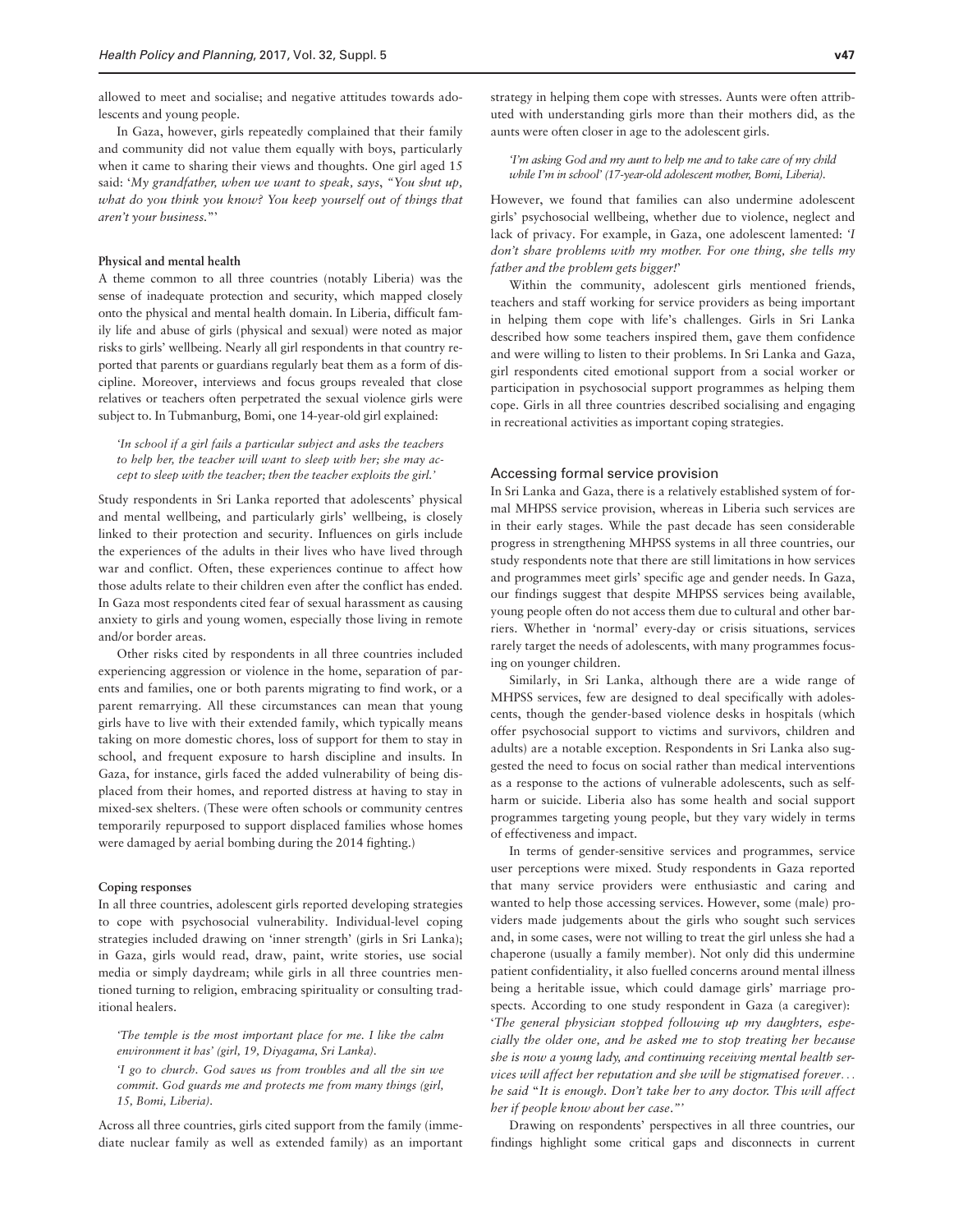MHPSS systems. First, according to study respondents, few activities focus on prevention or identifying groups of adolescents who may be at greater risk of mental ill-health. In Liberia, for instance, despite the existence of counsellors in schools, their role was limited to intervening only at times of crisis. 'The counsellors we have at school only counsel us when we fail—that's when they call us to talk' (16-year-old adolescent girl, Bomi, Liberia). Second, in all three countries, key informants noted that poor-quality and fragmented MHPSS services remain a critical challenge to providing a unified response. Thirdly, respondents noted the need for greater strategic direction for MHPSS services, which are hampered by a short-term approach and limited (or a total lack of) follow-up mechanisms. Fourth, lack of evidencebased practice was mentioned by many respondents. Finally, in all three contexts, lack of essential resources (financial and human) remains an important constraint according to all study respondents.

A theme that was brought up by the majority of study respondents was the negative attitudes people displayed towards using mental health services in general and in particular to adolescent girls using such services. In all three countries, people experiencing mental health problems can face substantial stigma and discrimination. In Gaza, for example, most study participants felt that although various efforts had been made to reduce stigma (e.g. through carrying out awareness-raising programmes), they have largely proved ineffective; the result is, according to study respondents, that many people delay seeking help from those services and often do so only after using traditional healers.

Adolescent girls' psychosocial wellbeing covers many dimensions and sectors, yet the provision of services remains siloed and constrained by weak coordination. In Gaza, respondents were concerned that there was very limited coordination between psychosocial and mental health service providers and programmes, minimal exchange of information and feedback, and hardly any systematic follow-up of referred cases. In Liberia, respondents also noted that there were few synergies across sectors providing specific MHPSS services or programmes. Moreover, despite mental health professionals having received training in child and adolescent services, they have tended to focus their activities on adults and individuals with serious mental illness. In Sri Lanka, vertical integration between key sectors (health, education and child protection), from community-based services to district- and national-level mechanisms (although there remains a strong focus on adolescent girls' protection and medical needs) was identified in policies and approaches by study respondents. However, on the ground, service providers noted that collaboration across sectors is generally low. The situation is similar for horizontal linkages—while there are many non-government organisations (NGOs) working in different sectors, most, according to study respondents, work independently at local level.

# **Discussion**

Overall, four broad insights emerged from our study that also contribute to literature on the social determinants of health (e.g. [Braveman and Gottlieb 2014](#page-10-0), [Viner et al. 2012](#page-11-0)). Firstly, it is vital that social determinants are located within specific political economy understandings to take into account the complex and multilayered challenges that affect access to all services including mental health and psychosocial support services. In our case study countries the political economy is characterised by fragility in terms of governance, the rule of law and institutional capacities and coordination. This fragility will clearly impact the kind, level, comprehensiveness and quality of service provision as well as the extent to which service are accessible and affordable, and particularly for adolescent girls.

While all three case study countries are classified as postconflict, we found that the political economy dynamics vary significantly, with important implications in terms of psychosocial vulnerabilities and the service environment. In Sri Lanka, poverty emerged as the dominant driver of psychosocial vulnerability among adolescent girls, although the conflict persists as a shadow in their lives. By contrast, in Gaza, conflict (or the risk thereof) due to the Israeli blockade and periodic bombings is ever-present for everyone, but with particular challenges for adolescent girls. In Liberia, despite the fact that the conflict formally ended >10 years ago, levels of sexual violence and abuse of women remain among the highest in the world.<sup>5</sup> This reflects what others have termed 'hyper-masculinity', whereby social norms around masculinity normalise and reinforce practices of sexual and gender-based violence (SGBV) rather than seeking to reframe acceptable male attitudes and behaviours as part of the broader peace-building process (see e.g. [Barker and Ricardo](#page-10-0) [2005,](#page-10-0) [Domingo et al. 2013,](#page-10-0) [Fleming et al. 2015,](#page-10-0) [Wright 2014\)](#page-11-0).

Secondly, although attention to social and gendered norms within the social determinants of health literature is growing, it remains too often cursory and analysts fail to disentangle the wideranging consequences of social and gendered norms, both on health and wider psychosocial wellbeing. Integrating such a perspective is thus critical and what the current study also strives to do.

Thirdly, and linked to the second broad insight, our study highlights the particular psychosocial vulnerabilities adolescent girls face and how they are closely linked to and intertwined with a range of gendered social norms that begin to bear heavily on girls' lives as they enter adolescence. Thus informed by our conceptual framework, which outlines adolescent girls' pathways to psychosocial wellbeing, our study suggests that norms around mobility, marriage, sexuality, education, time use and emotional life underlie and explain much of the behaviour of adolescent girls, including how they perceive and experience mental health and psychosocial distress as well the forms of support, both informal and informal, both available to them and which they are able to access. Yet the role that gendered social norms can play in influencing accessibility and update of services is too often neglected in health systems thinking in many developing country contexts. In Sri Lanka, for instance, barriers to psychosocial service uptake for girls include the stigma associated with admitting to psychosocial problems and the fact that a girl cannot voice questions and interest in adolescence, since it is highly associated with taboos around sex and sexuality which are in turn guided by underlying gendered social norms. Similarly, gendered social norms also continue to hamper girls' ability to take up MHPSS services. Among Muslim communities in Sri Lanka religious institutions and leaders typically mediate in cases that involve sexual abuse and early pregnancy, often 'resolving' the matter by ordering the perpetrator to marry the girl. Hence norms around marriage/early marriage in this case override possibilities of girls accessing MHPSS should they be available. Given this context, services were dedicated to addressing 'risks' and providing 'protection' for girls, framing their activities around regulating girls' 'questionable or immoral behaviour' rather than an overriding concern to improve girls' psychosocial wellbeing.

In Gaza, gendered social norms which restrict girls' mobility, largely because of fear that this mobility would damage 'family honour' often result in them facing social isolation which can in turn fuel further mental health and psychosocial distress. Similarly the stigma related to MHPSS service uptake in Gaza also inhibits them seeking support since this will likely harm girls' marriage prospects, and given that marriage is one of the most significant life stages in a person's life, and underlies much of the social order, this becomes more important than seeking on MHPSS services.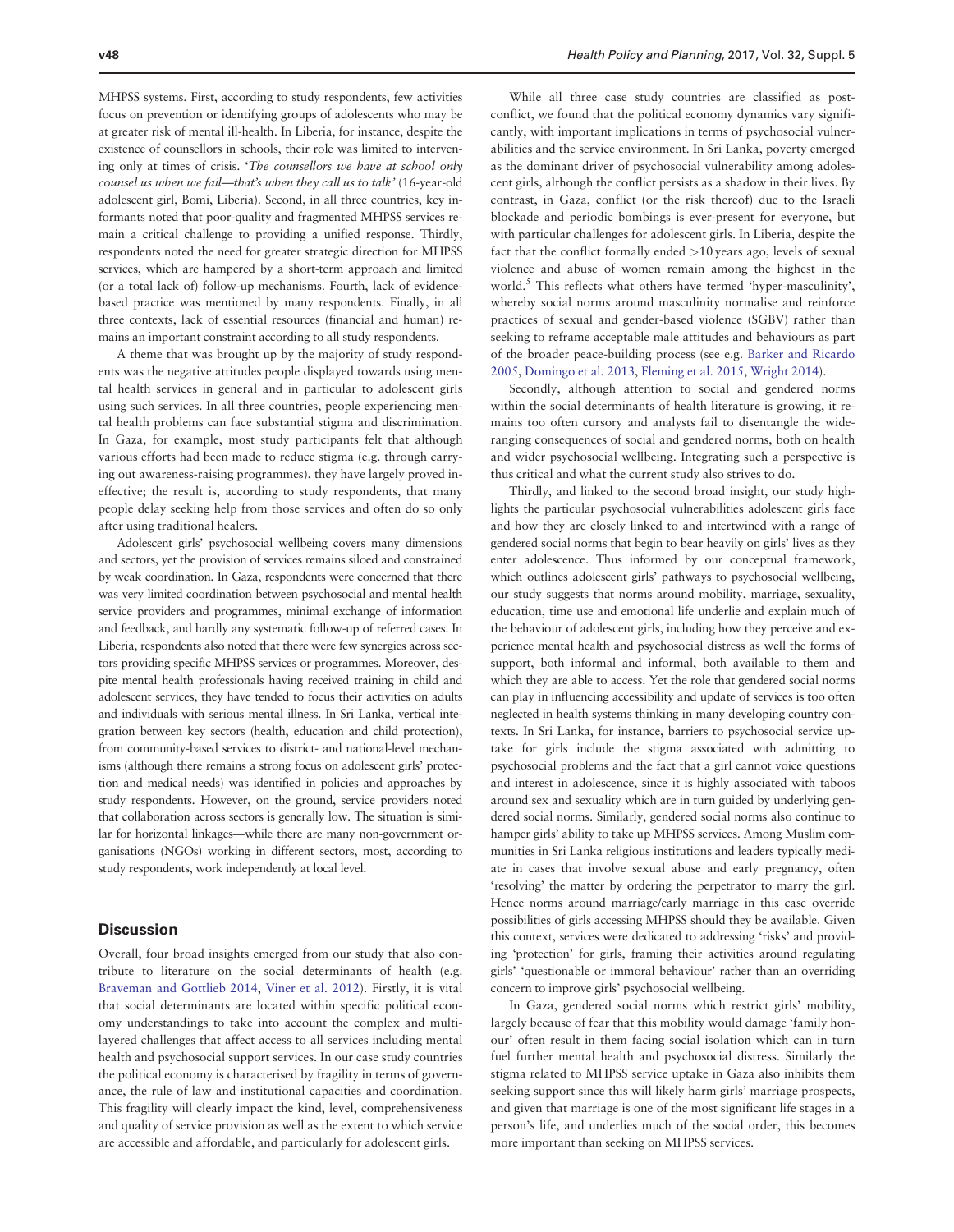And in Liberia, aggressive masculinities—a legacy of the conflict—and the normalisation of sexual violence, again a key underlying gendered social norm, remain major threats to girls' physical and psychosocial wellbeing, for which services and support remain highly inadequate.

Fourthly, although psychosocial wellbeing is arguably subsumed within the social determinants of health framework, our findings highlight that more explicit attention must be paid to psychosocial wellbeing and mental health in conflict-affected contexts, and that these dimensions should be accorded equal weighting to adolescents' physical health concerns.

Finally our findings suggest that unless these insights are well understood, efforts to strengthen the human resources needed to support adolescent girls' health and wellbeing may prove ineffective, and may even inadvertently uphold discriminatory gendered social norms that often underpin local health practices.

# **Conclusions**

Reflecting on the implications of our findings for future policy and practice, we highlight three broad cross-cutting areas that can also be modified for other contexts.

First, our study findings highlight that a range of actions are needed to (1) address the factors that contribute to girls' psychosocial vulnerabilities, (2) boost girls' coping strategies, and (3) mitigate against negative coping responses. Such actions include taking a proactive approach to identifying vulnerable groups (including adolescent girls and those at greatest risk of SGBV) and tailoring services and activities to meet their needs. Low-resource measures for mitigating the risk of psychosocial ill-being in fragile contexts could include: encouraging the use of (peer and other) social networks to support adolescents, providing safe spaces for girls, and providing training (to adolescents and their caregivers) on positive coping strategies, including ways to reduce stress. Building on and working with supportive teachers, as well as harnessing the role of the education sector more broadly to help develop adolescents' self-esteem and self-efficacy, also emerged as a critical area for investment. Finally, the generalised stigma that hinders access to psychosocial services needs to be addressed, with substantial efforts for outreach through the media and community mobilisation.

Secondly, our findings also indicate that building the capacities of service providers is critical to stimulate an improved service environment. Areas for capacity-building include: early diagnosis of mental health illnesses, provision of SGBV-related services, and treating substance abuse. The service environment, however, should not be limited to these more medicalised approaches; it should include wide-ranging activities, from promoting girls' participation in social activities, to providing spaces for creative expression, as well as providing safe spaces for girls to play and enjoy leisure time. Finally, there is a need for more investment to make services proactive and integrated. In the education sector, for instance, the quality of school-based psychosocial support, counselling services and protocols need to be improved; similarly, in the justice sector, the police need to receive adequate training on SGBV and how to support adolescent girls who are victims or survivors.

A third set of actions concerns the need to enhance policy strategies, and to regulate and coordinate actors providing MHPSS services at different levels (community, sub-national and national). There is also a need to strengthen national institutions and ministries so that they become recognised as legitimate regulators of psychosocial services, and can provide, among other things, improved

licensing and accreditation processes. Finally, our findings underscore the need to provide more evidence to inform programming, and particularly the need for more robust and disaggregated data to reflect the realities of adolescents' lives.

In sum, our findings highlight the importance of recognising adolescents' psychological needs and their gendered patterning, and working to ensure that their needs are integrated into programme design and implementation. Such efforts need to simultaneously tackle the underlying gendered social norms affecting attitudes and behaviours both around psychosocial and mental health service uptake and service provision. This is particularly pertinent in fragile and post-conflict settings if women and girls are to become active agents in change processes, including those related to peace processes and conflict resolution.

# Ethical approval

Ethical approval was sought and obtained through the ODI ethics review board. In addition, the study was also cleared by national research ethics boards in the study countries, i.e. in Liberia, The University of Liberia, the Pacific Institute for Research and Evaluation (PIRE) approved the research, in Gaza the study was reviewed by the Helsinki Framework ethics board, and in Sri Lanka the study was reviewed by a group of practitioners and researchers with relevant expertise.

# **Notes**

- 1. [http://www.who.int/social\\_determinants/en/](http://www.who.int/social_determinants/en/)
- 2. For details of the literature review please see [Stavropoulou](#page-10-0) [and Samuels, 2015](#page-10-0).
- 3. In Gaza only one round of data collection took place since it was added to the study at the time when it thought the team would not be able to continue fieldwork in Liberia due to Ebola; in fact the team was able to carry out a shorter second round of data collection in Liberal post the height of the epidemic.
- 4. Transactional sex is widespread throughout sub-Saharan Africa and there is a large body of literature on this. For a recent overview article please see [Stoebenau et al., 2016.](#page-10-0)
- 5. Rape of girls and women persists and accounts for over one-third of sexual violence cases. Victims are mostly young people (10-19), with male perpetrators mostly known to the victim and largely (almost 40%) between the ages of 20-39 (GoL, 2011).

# Acknowledgements

We would like to acknowledge the support of a number of people. In Liberia, The Liberia Center for Outcomes Research led this work supported by Janice Cooper, with Abayomi Cole and Elton Gbollie as research coordinators. In Sri Lanka the work was led by the Good Practice Group and in particular Kusala Wettesinghe, Sarala Emmanuel and Ananda Galappatti. In Gaza the study was led by Bassam Abu Hamad and Nadja Al Bayoumi from Al Quds University. We would also like to thank all the data collectors in the three countries. We also want to acknowledge support from Maria Stavropoulou for her work on the background literature review and Ingrid Gercama for support on data analysis. The Research in Gender and Ethics (RinGs): Building Stronger Health Systems Partnership (funded by DFID) provided invaluable inputs during the development and revision of this paper. Finally, we would like to thank all respondents for giving us their time and sharing their stories with us.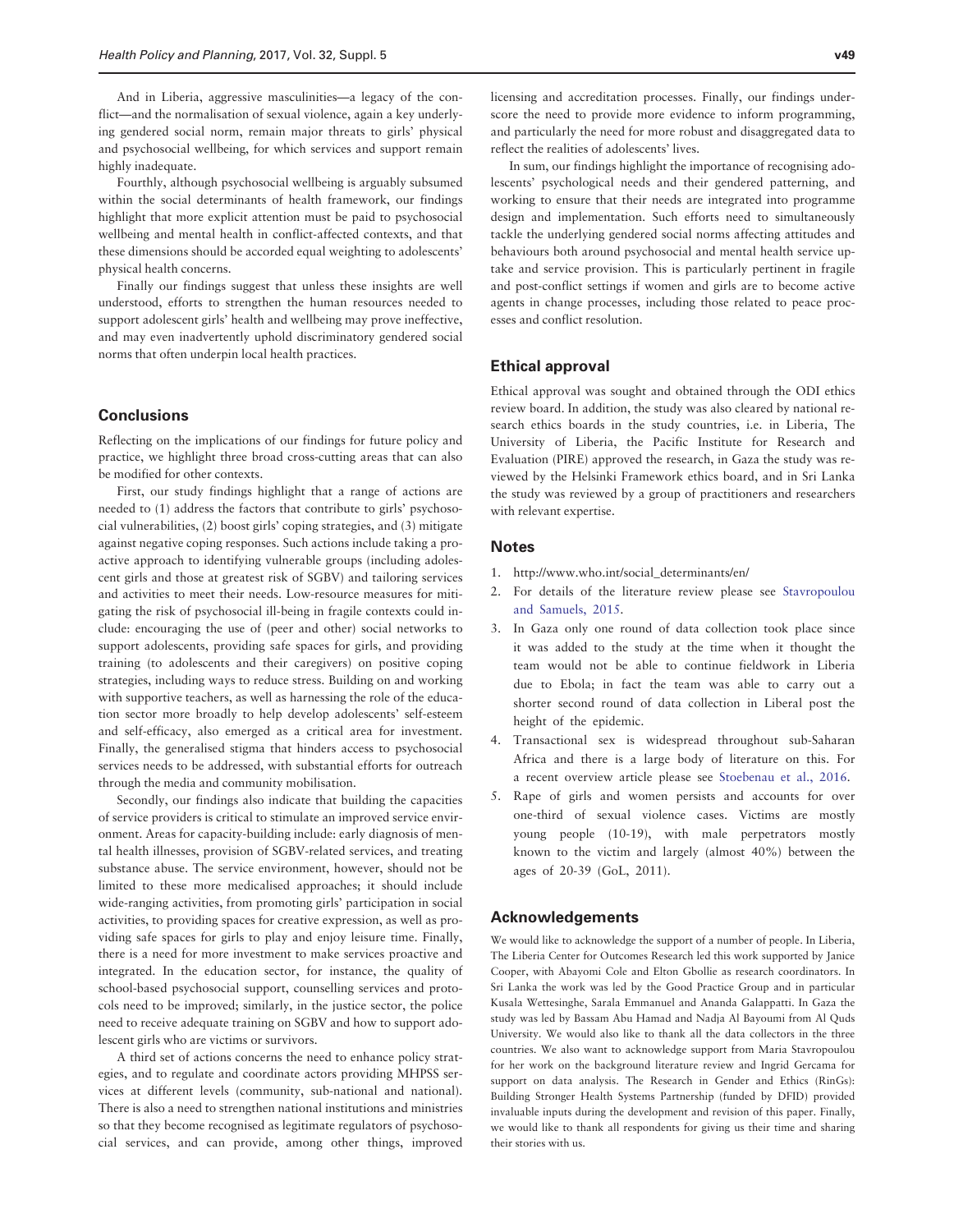#### <span id="page-10-0"></span>Funding

This study was funded by the ReBUILD consortium, a multi-year multi-country UK Department for International Development (DFID) funded research programme, and we would like to thank them for their ongoing support and contribution to this research. The views expressed within this paper are not necessarily those of DFID.

Conflict of interest statement. None declared.

# References

- Abu Hamad B, Jones N, Al Bayoumi N, Samuels S. 2015. Mental health and psychosocial service provision for adolescent girls in post-conflict settings. The case of the Gaza Strip. ReBUILD Report. ODI: London.
- Baksh R, Etchart L, Onubogu E, and Johnson T. (eds) 2005. Gender Mainstreaming in Conflict Transformation: Building Sustainable Peace. New Gender Mainstreaming Series on Development Issues. London: The Commonwealth Secretariat.
- Barker G, Ricardo C. 2005. Young Men and the Construction of Masculinity in Sub-Saharan Africa: Implications for HIV/AIDS, Conflict, and Violence. Conflict Prevention and Reconstruction Paper No. 26. Washington DC: World Bank.
- Betancourt TS, Newnham EA, Hann K et al. 2014. Addressing the consequences of violence and adversity: the development of a group mental health interventions for war-affected youth in Sierra Leone. In: Raynaud JP, Gau S, Hodes M. (eds) From Research to Practice in Child and Adolescent Mental Health. Lanham, Maryland: Rowman & Littlefield Publishers.
- Betancourt TS, Borisova II, de la Soudière M, Williamson J. 2011. Sierra Leone's Child Soldiers: War Exposures and Mental Health Problems by Gender. The Journal of Adolescent Health: Official Publication of the Society for Adolescent Medicine 49: 21–8.
- Bockstael S, and Vlassenroot K. (eds) 2011. Diamonds, Rice, and a 'Maggi Cube: Artisanal Diamond Mining and Livelihoods in Liberia. Gent: Egmont.
- Boyden J, de Berry J, 2004. Introduction. In: Boyden J, and de Berry J. (eds) Children and Youth on the Front Line: Ethnography, Armed Conflict and Displacement. Studies in Forced Migration, Vol. 14. Oxford: Berghahn Books.
- Bragin M. 2014. Clinical social work with survivors of disaster and terrorism: a social ecological approach. In: Brandell J. (ed), Essentials of clinical social work, 2nd edn). Thousand Oaks, CA: Sage, 366–401.
- Braveman P, Gottlieb L. 2014. The social determinants of health: it's time to consider the causes of the causes. Public Health Reports 129 (Suppl 2): 19–31.
- Domingo P, Holmes R, Rocha Menocal A et al. 2013. Assessment of the evidence of links between gender equality. In: Peacebuilding and Statebuilding: Literature Review. London: Overseas Development Institute.
- De Jong J. (ed) 2002. Trauma, War, and Violence: Public Mental Health in Socio-Cultural Context: The Springer Series in Social Clinical Psychology. US: Springer
- Emmanuel S, Wettashinghe K, Samuels F et al. 2015. Adolescent psychosocial wellbeing in the post conflict context of Sri Lanka. ReBuild report. ODI: London.
- Fleming PJ, McCleary-Sills J, Morton M et al. 2015. Risk factors for men's lifetime perpetration of physical violence against intimate partners: results from the International Men and Gender Equality Survey (IMAGES) in eight countries. PLoS One 10: e0118639.
- Gage A. 2013. Association of child marriage with suicidal thoughts and attempts among adolescent girls in Ethiopia. Journal of Adolescent Health 52: 654–6.
- Galappatti A. 2003. What is a psychosocial intervention? Mapping the field in Sri Lanka. Intervention 1: 3–17.
- Greenberg ME. 2009. A Gender Assessment for USAID in Liberia. US: USAID.
- IGC. 2013. Sri Lanka's Authoritarian Turn: The Need for International Action. Asia Report No 243. Brussels: International Crisis Group.
- Hallman K, Kenworthy N, Diers J, Swan N, Devnarain B. 2015. 'The shrinking world of girls at puberty: violence and gender-divergent access to the public sphere among adolescents in South Africa'. Global Public Health 10: 279–95.
- Harper C, Jones N, Marcus R, Ghimire A, Bentebya Kyomuhendo G. (forthcoming). Empowering Adolescent Girls in Developing Countries: Gender Justice and Norm Change. UK: Routledge.
- Jones N, Harper C, Watson C et al. 2010. Stemming Girl's Chronic Poverty: Catalysing Development Change by Building Just Institutions. London: Chronic Poverty Research Centre Publication.
- Kieling C, Baker-Henningham H, Belfer M et al. 2011. Child and adolescent mental health worldwide: evidence for action. The Lancet 378: 1515–25.
- Mazurana D, Atim T, Kezie-Nwoha H. 2013. Making Gender-Just Remedy and Reparation Possible: Upholding the Rights of Women and Girls in the Greater North of Uganda. Feinstein International Centre: Tufts University.
- Ministry of Health. 2009. National Mental Health Policy. [http://liberia](http://liberiamohsw.org/Policies%20&hx0026;%20Plans/National%20Mental%20Health%20Policy.pdf) [mohsw.org/Policies%20](http://liberiamohsw.org/Policies%20&hx0026;%20Plans/National%20Mental%20Health%20Policy.pdf)&%[20Plans/National](http://liberiamohsw.org/Policies%20&hx0026;%20Plans/National%20Mental%20Health%20Policy.pdf)%[20Mental%20Health](http://liberiamohsw.org/Policies%20&hx0026;%20Plans/National%20Mental%20Health%20Policy.pdf) [%20Policy.pdf](http://liberiamohsw.org/Policies%20&hx0026;%20Plans/National%20Mental%20Health%20Policy.pdf).
- Ministry of Health. 2010. Basic Package of Health Services. [http://www.](http://www.basics.org/documents/Basic-Package-of-Health-and-Social-Welfare-Services_Liberia.pdf) [basics.org/documents/Basic-Package-of-Health-and-Social-Welfare-](http://www.basics.org/documents/Basic-Package-of-Health-and-Social-Welfare-Services_Liberia.pdf)[Services\\_Liberia.pdf.](http://www.basics.org/documents/Basic-Package-of-Health-and-Social-Welfare-Services_Liberia.pdf)
- Ministry of Health. 2014. Mortality and Morbidity Report: Number of Victims and Injured During the Israeli Aggression in 2014. Gaza: Ministry of Health.
- Ministry of Health State of Palestine. 2012. Public Health Policy for Palestinian Children. [http://www.lacs.ps/documentsShow.aspx?ATT\\_](http://www.lacs.ps/documentsShow.aspx?ATT_ID=7385)  $ID = 7385$  $ID = 7385$  $ID = 7385$
- Ministry of Health, Nutrition Development, Sri Lanka. 2005–2015. National Mental Health Policy (2005–2015).
- Near East Council of Churches. 2014. Annual Report. DSPR Gaza.
- Palestinian Central Bureau of Statistics. 2012a. Gaza Governorates: Annual Statistics Book. Ramallah: PCBS.
- Palestinian Central Bureau of Statistics (PCBS) (2012b) Violence Survey in the Palestinian Society. Ramallah: PCBS.
- Palestinian National Authority Ministry of Health. 2012–2016. Ramallah: Palestinian National Health Strategy.
- Patel V, Flisher AJ, Hetrick S, McGorry P. 2007. Mental health of young people: a global public-health challenge, The Lancet 369: 1302–13.
- Priess HA, Lindberg SM, Hyde JS. 2009. Adolescent gender-role identity and mental health: gender intensification revisited. Child Development 80: 1531–44.
- Robinson W, Ross A. 2007. The Global Family Planning Revolution: Three Decades of Population Policies and Programs. Washington D.C.: World Bank.
- Samuels F, Jones N, Abu Hamad B, Cooper J, Galappatti A. 2015. Rebuilding adolescent girls' lives: mental health and psychosocial support in conflict-affected Gaza, Liberia and Sri Lanka. ODI Research report. [http://](http://www.odi.org/sites/odi.org.uk/files/odi-assets/publications-opinion-files/9999.pdf) [www.odi.org/sites/odi.org.uk/files/odi-assets/publications-opinion-files/](http://www.odi.org/sites/odi.org.uk/files/odi-assets/publications-opinion-files/9999.pdf) [9999.pdf](http://www.odi.org/sites/odi.org.uk/files/odi-assets/publications-opinion-files/9999.pdf)
- Stoebenau K, Heise L, Wamoyi J, Bobrova N. 2016. Revisiting the understanding of "transactional sex" in sub-Saharan Africa: a review and synthesis of the literature. Social Science and Medicine 168: 186–197.
- Somasundaram D. 2003. Collective Trauma in Sri Lanka. International Journal of Mental Health, Psychosocial Work and Counselling in Areas of Armed Conflict 1: 4–13.
- Stavropoulou M, Samuels F. 2015. Mental Health and Psychosocial Service Provision for Adolescent Girls in Post-Conflict Settings: Literature Review. London: Overseas Development Institute.
- Strang AB, Ager A. 2003. Psychosocial interventions: some key issues facing practitioners. Intervention 1: 2–12.
- UNHCR. 2013. UNHCR'S Mental Health and Psychosocial Support for Persons of Concern. Geneva: United Nations High Commissioner for Refugees.
- UNICEF. 2011. The State of the World's Children 2011. Adolescence: An Age of Opportunity. New York: United Nations Children's Fund.
- United Nations. 2011. Report of the secretary-general's panel of experts on accountability in Sri Lanka. [http://www.un.org/News/dh/infocus/Sri\\_Lanka/](http://www.un.org/News/dh/infocus/Sri_Lanka/POE_Report_Full.pdf) [POE\\_Report\\_Full.pdf](http://www.un.org/News/dh/infocus/Sri_Lanka/POE_Report_Full.pdf)
- United Nations Children's Fund. 2007. Education statistics Liberia: literacy rate.<http://data.unicef.org/education/overview.html>